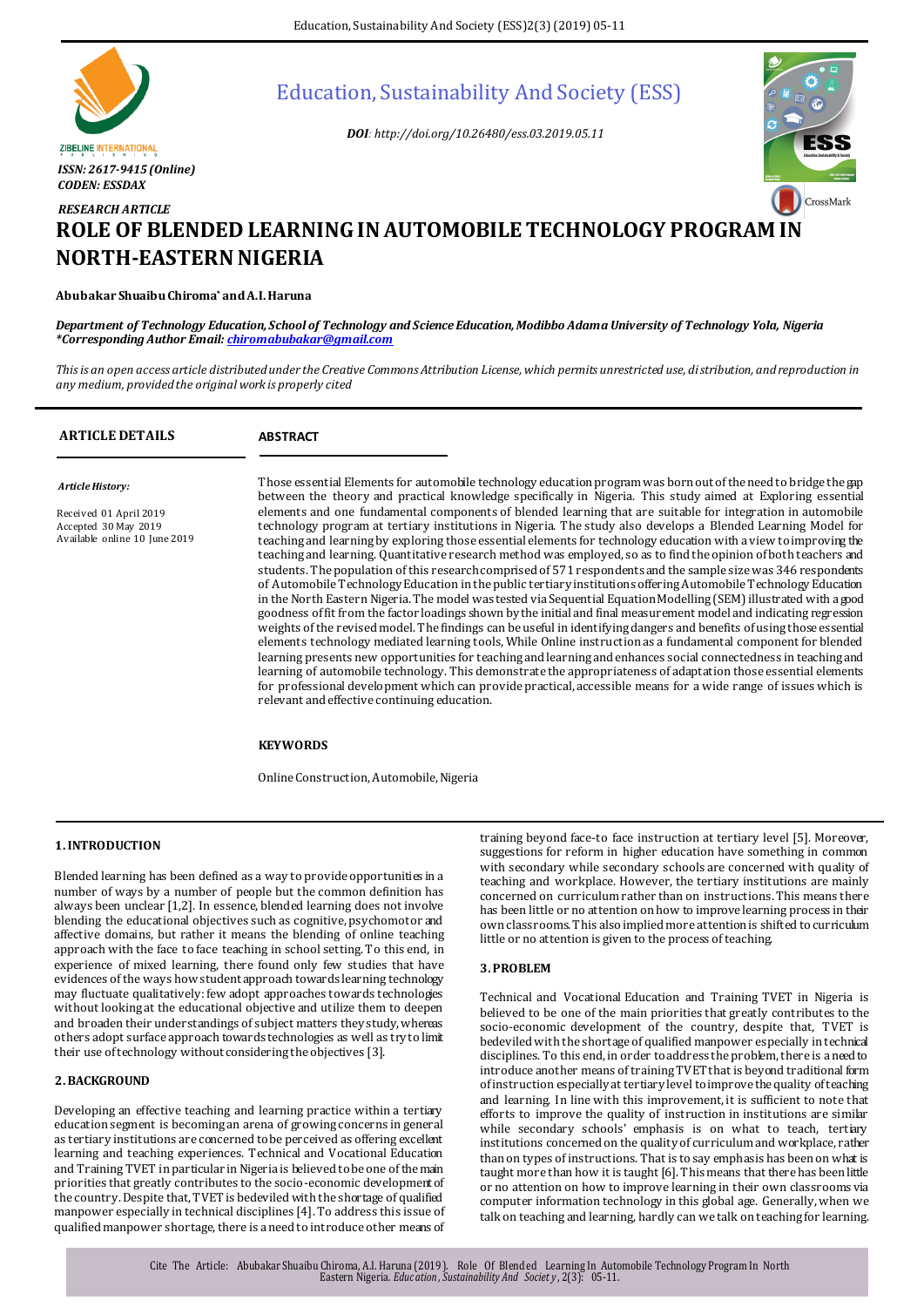# **4.OBJECTIVE OF THE STUDY**

The purpose and of this research are to develop a Blended learning Model for integrating blended learning in automobile technology at tertiary institutions in Nigeria. This research was carried out to develop a Model by identifying the essential element and fundamental component suitable for integration in to blended learning with a view to address skilled manpower shortage in the sector. Specifically, the objective of this study is to:

Identifying the significant areas of essential elements of blended learning which are suitable for integration in automobile technology programme at tertiary institutions in Nigeria.

The Objective one and RQ 1 was answered based on the 6 essential elements and one fundamental components of blended learning that are suitable for integration in automobile technology program at tertiary institutions in Nigeria. To this end, the sub-sections below present the perception of the respondents on the items measuring the 7 factors under study. It is a descriptive analysis of the items so as to easily understand the level of their agreement or disagreement with the items measuring blended learning in automobile technology program at tertiary institutions in North-Eastern Nigeria. The six element under study are: technology element measured using five questionnaire items; online component measured using twelve items; teaching and learning element measured using five items; professional development measured using ten items; content element measured using six items; operation element measured using five items; leadership element measured using six items; and learning outcome measured using four items. Five-point Likert Scale  $(5 =$  strongly agree,  $4 =$  agree,  $3 =$  undecided,  $2 =$  disagree,  $1 =$  strongly disagree) was used in measuring the items on the questionnaire.

#### **5.TEACHING AND LEARNING ELEMENT**

Results of the analysis as presented in Table 1 indicates that teaching and learning element has achieved a grand mean value of 4.28 with a standard deviation of .871. The respondents indicated a high level of agreement to the five items used in measuring teaching and learning element the result

also showed that for the group of 571 respondents, the elements of teaching and learning had mean value (M= 4.28, SD = 0.871). Specifically, in this element, the mean score and standard deviation of TLE-2 were highest at 4.38 and 0.782, followed by TLE-1 of 4.33 and .745, TLE-5 of 4.30 and 0.925, TLE-4 of 4.24 and 0.723 while for TLE-3 the least mean score and standard deviation of 4.16 and 0.980 were arrived at. This signifies that the element TLE shave generally been accepted as indicated by TLE of mean 4. 16 to 4. 38, respectively.

These values of mean and standard deviation for TLE implied that the current educational changes happening in higher education is as a result of need to obtain better value for money, improved accountability through the imposition of a range of quality-control mechanism among which is a teaching and learning styles as teaching and learning in higher education has shifted to the center stage in the wider arena of educational reform. This is because innovation has come to byword for this reason there is a growing movement towards radical change in the ways in which knowledge skills and affection are passed on to students. This result is in agreement with the opinion of [7].

#### **5.1 Research Method**

This study is a quantitative case study in nature as it seeks the responds of both staff and students on the items measuring professional development construct which is in line with The No Child Left Behind Act, formal definition of what constitutes high-quality professional development and requires schools to report the percentage of their teaching faculty that meet the law's definition of a "highly qualified teacher" [8]. The law maintains that professional development should take the form of a "comprehensive, sustained, and intensive approach to improve teachers' and other educators' effectiveness in raising student achievement, through professional development approach [9,10].

Using sequential equation modeling (SEM) the study was analyzed by Confirmatory factor analysis to determine the factor loading. The measurement model has shown a good goodness of fit as indicated in the figure below.

|                  | Item                                                                                                                                                                                              | Mean | <b>Standard Deviation</b> |
|------------------|---------------------------------------------------------------------------------------------------------------------------------------------------------------------------------------------------|------|---------------------------|
|                  | <b>Teaching and Learning Element</b>                                                                                                                                                              | 4.28 | 0.871                     |
| TLE 1            | Teaching and learning using technological tools that are either web-<br>based enhance blended teaching and learning of automobile technology<br>in our tertiary institutions in Nigeria           | 4.33 | 0.745                     |
| TLE_2            | Teaching and learning is the fastest means of knowledge and skill<br>transfer from the teacher to the student                                                                                     | 4.38 | 0.782                     |
| TLE <sub>3</sub> | Traditional or face-to-face instructional environments enhances active<br>teaching and learning of automobile technology in our tertiary<br>institutions in Nigeria                               | 4.16 | 0.980                     |
| TLE 4            | Face to face teaching and learning activities is the most effective means<br>of knowledge attainment in teaching and learning of automobile<br>technology in our tertiary institutions in Nigeria | 4.24 | 0.923                     |
| TLE_5            | Face to face teaching and learning enhances a permanent change in the<br>students' behaviors during skill acquisition of automobile technology in<br>our tertiary institutions in Nigeria         | 4.30 | 0.925                     |

#### **Table 1:** Significant Areas of Teaching and Learning Element

# **5.2 Technology Element**

The results of the analysis presented in Table 2 indicated that technology element (TE) has achieved a grand mean value of 4.07 and standard deviation of .890 The results also showed that for the group of 571 respondents, as shown in Table 4.2 The results of the analysis TE-1 indicates that it had the highest mean value of (M=4.25, and standard deviation of 0.773. TE-5 has (M= 4.11 and standard deviation of .866. TE- 2 and TE -3 have their mean values of (M= 4.05 each and standard deviation of .825 and .964) respectively while the least response had mean values of (M=3.91) and standard deviation of 1.022 with the measuring items. All the five items measuring technology element have a high mean value of above 4.0, except for 'demand for research, service and teaching influence' which has a mean of 3.91; thereby indicating a lower level of agreement of the respondents with the items.

N=571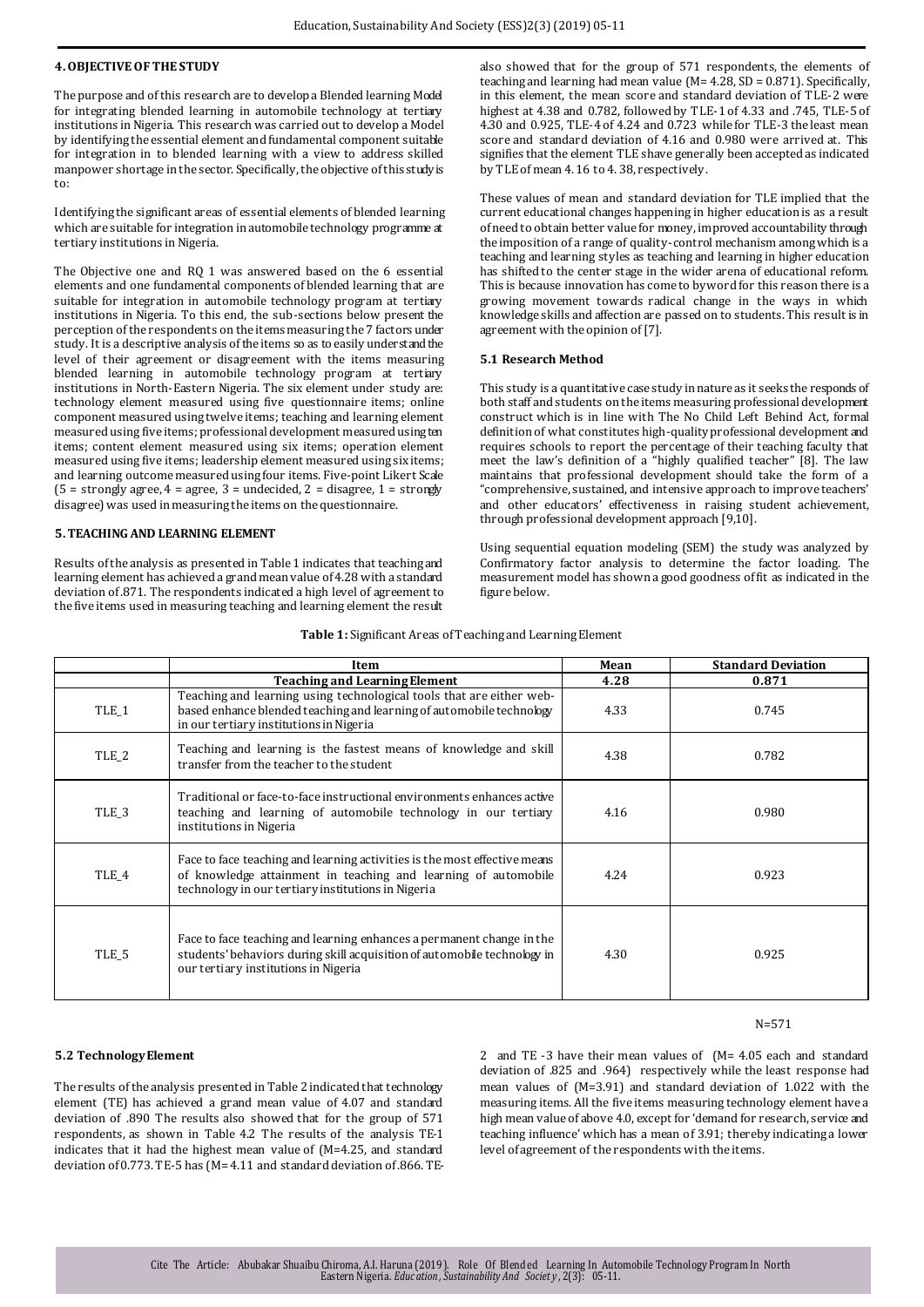# **Table 2:** Significant Areas of Technology Element

|                 | Item                                                                                                                                                                                            | Mean | <b>Standard Deviation</b> |
|-----------------|-------------------------------------------------------------------------------------------------------------------------------------------------------------------------------------------------|------|---------------------------|
|                 | <b>Technology Element</b>                                                                                                                                                                       | 4.07 | 0.890                     |
| TE <sub>1</sub> | Level of technology integration enhances blended learning and teaching of automobile<br>technology program in tertiary institutions in Nigeria                                                  | 4.25 | 0.773                     |
| TE <sub>2</sub> | Technology work-related roadway crash prevention enhance blended learning<br>integration in teaching and learning of automobile technology in our tertiary<br>institutions in Nigeria           | 4.05 | 0.825                     |
| TE_3            | Inefficient time for developing technology-driven pedagogical activities affects blended<br>learning and teaching approach for automobile technology in our tertiary institutions<br>in Nigeria | 4.05 | 0.964                     |
| TE_4            | Faculties demand research, service and teaching influence qualities of instruction in<br>teaching and learning of automobile technology in our tertiary institutions in Nigeria                 | 3.91 | 1.022                     |
| TE_5            | Effective creation and integration of technology improves blended learning approach<br>in teaching and learning of automobile technology in our tertiary institutions in Nigeria                | 4.11 | 0.866                     |
|                 |                                                                                                                                                                                                 |      | $N = 571$                 |

# **5.3 Content Element**

Content element (CE) was measured using six measuring items on the questionnaire. Result of the analysis presented in table 4.3 had a grand mean of 4.08 and a standard deviation of .943, The result also showed that the Research group of 571 respondents presented the following result, CE-4 had a  $(M=4.18)$  and a standard deviation of .910, CE-6 had a  $(M=4.16)$ and a standard deviation of .881,CE-3 had a(M-4.14 and a standard deviation of .880, CE-1 had also a (M=4.09) and standard deviationof .995,

CE-5 had a (M=4.02) and a standard deviation of .985, while the least responsewas on CE-2 which a (M=3.90) and standard deviation of 1.004 It has a mean indicated their agreement with the five indicators measuring content element. From the results, CE\_2 'interactivity blended learning content for automobile technology' performed low when compared to the rest of the five items. a score of 4.09 and a standard deviation of .943 as in table 4.3 below. The response on the content element is unanimous on their need to include it in their framework.

**Table 3:** Significant Areas of Content Element

|                 | Item                                                                                                                                                          | Mean | <b>Standard Deviation</b> |
|-----------------|---------------------------------------------------------------------------------------------------------------------------------------------------------------|------|---------------------------|
|                 | <b>Content Element</b>                                                                                                                                        | 4.08 | 0.943                     |
| CE <sub>1</sub> | Competency-driven blended teaching and learning content enhances<br>teaching and learning of automobile technology in our tertiary institutions<br>in Nigeria | 4.09 | 0.995                     |
| CE <sub>2</sub> | Interactivity blended learning content for automobile technology enhances<br>learning in our institutions                                                     | 3.90 | 1.004                     |
| CE <sub>3</sub> | Attitude driven learning content for automobile technology enhances<br>blended learning in our institutions                                                   | 4.14 | 0.880                     |
| CE 4            | Using the expert system for automobile technology enhances blended<br>learning in our tertiary institutions                                                   | 4.18 | 0.910                     |
| CE <sub>5</sub> | Web-distributed blended learning content educational systems enhance<br>learning for automobile instruction in our institution                                | 4.02 | 0.985                     |
| CE 6            | Collaborative blended learning content for automobile technology enhances<br>learning in our institutions                                                     | 4.16 | 0.881                     |

## **5.4 Operation Element**

Similarly, findings of the study on operation element reveal that the factor has a grand mean value of (M 4.07) and a standard deviation of .931 as presented in Table 4. The result also shows that OPE-2 (M=4.30) and standard deviation of .818, OPE -4 (4.20) and standard deviation of .919, OPE-1 had a Mean value of 4.07 and a standard deviation of .929, OPE-5 had a Mean 3.89, and standard deviation .973, while OPE-3 had a Mean of 3.86 and standard deviation of 1.015 Respondents tend to indicate high level of agreement with the five items measuring operation element. This is despite a low agreement with OPE\_3 'operations involving face to face and online technology enhance teaching and learning of automobile technology' and OPE\_5 'operation that involved audio and visual aids enhances blended teaching and learning of automobile technology' compared to the rest of the items.

**Table 4:** Significant Areas of Operation Element

|                  | Item                                                                                                                                                            |      | <b>Standard Deviation</b> |
|------------------|-----------------------------------------------------------------------------------------------------------------------------------------------------------------|------|---------------------------|
|                  | <b>Operation Element</b>                                                                                                                                        | 4.07 | 0.931                     |
| OPE <sub>1</sub> | Operation of blended learning to promote engagement of teaching and learning of<br>automobile technology in our tertiary institutions in Nigeria                |      | 0.929                     |
| OPE <sub>2</sub> | Operations creating new skills through blended knowledge sharing in automobile<br>technology in our institutions enhances learning                              |      | 0.818                     |
| OPE <sub>3</sub> | Operations involving face to face (f2f) and online technology enhance teaching and<br>learning of automobile technology in our tertiary institutions in Nigeria | 3.86 | 1.015                     |
| OPE <sub>4</sub> | Operations that tends to be less "foolproof" than a disruptive innovation during<br>blended learning enhances learning in our institutions                      | 4.20 | 0.919                     |
| OPE <sub>5</sub> | An operation that involved audio and visual aids enhances blended teaching and<br>learning of automobile technology in our tertiary institutions in Nigeria     | 3.89 | 0.973                     |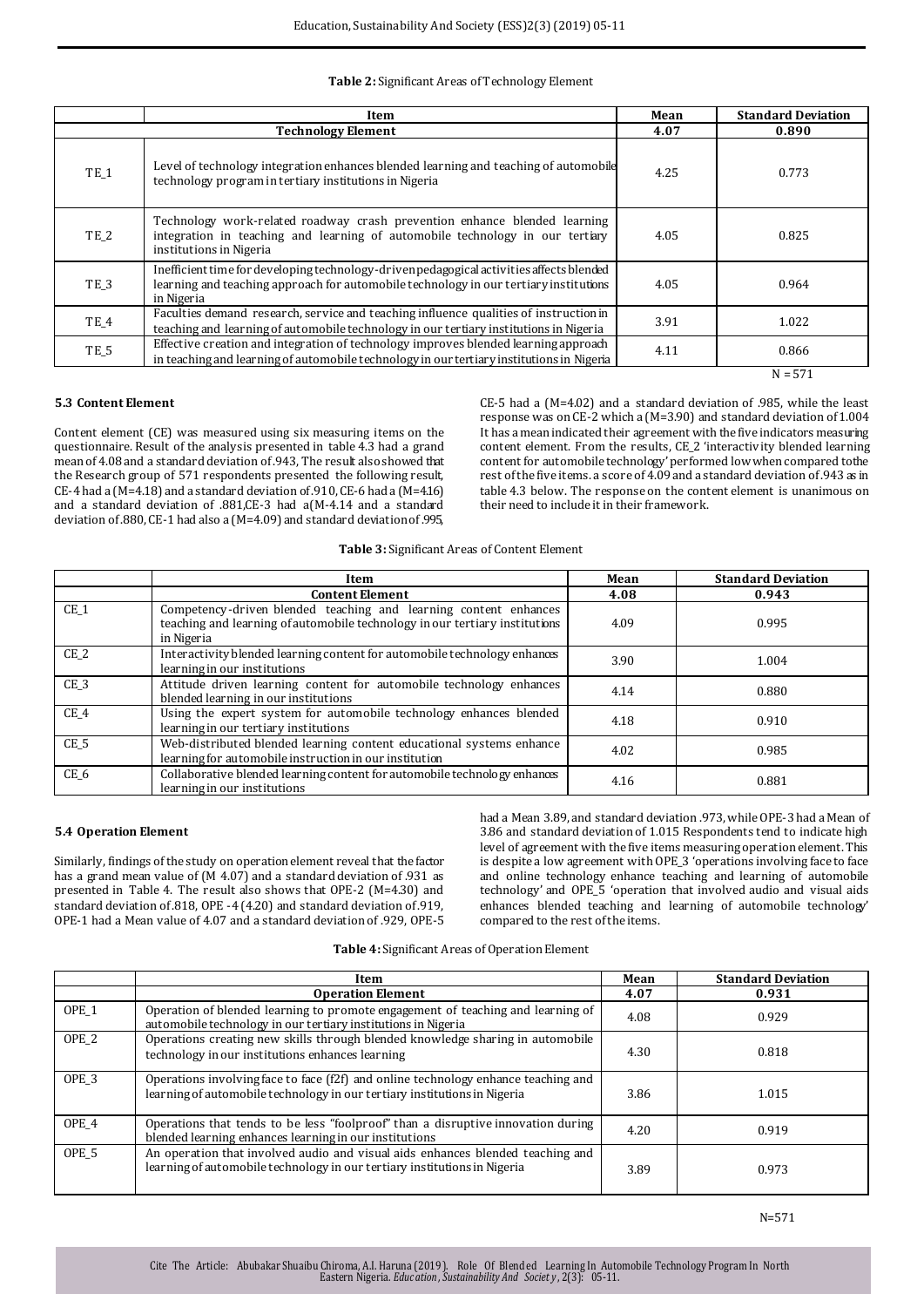### **5.5 Professional Development Element**

Professional development is a factor used in determining blended learning in the study has a grand mean of 3.41 and a standard deviation of .950 as shown in Table 5. The result from the study indicates that PD-5 had a M=4.20 and standard deviation of .821. PD-1 had a mean of 4.15, and standard deviation of .967, PD-6 had M=4.12 and standard deviation of .899. PD-4 had Mean=4.10, and a standard deviation of .971, PD-3 had also Mean=4.07 and standard deviation of .915, PD-7 also had Mean=4.01, the standard deviation of 1.014. PD-9 had Mean=3.99, and standard deviation of .943, while PD-2, PD-8, PD-2, and PD-10 has Means=1.96,1.90,1.57 and standard deviation of 1.014,1.034, and 1.570 respectively.

a grand mean score of 3.41 and a standard deviation of .950 as shown in Table 5 below tend to show high level of agreement with all the items PD except for PD-2, 8 and 10 ability to teach others using technology enhances blended learning of automobile technology', PD -8 'involvement of resources expert around the country enhances professional development for blended teaching and learning of automobile technology' and PD-10 'flexibility of instructional method for teachers and students which enhances blended teaching and learning of automobile technology' which have a very low mean score of below the average of 2.5.

It can be deduced from the findings that; the teachers need to be professionally developed to enable them to perform their job effectively and remain current on their job.

This element having measured using ten items on the questionnaire with

#### **Table 1:** Significant Areas of Professional Development

|        | Item                                                                                                                                                                                          |      | <b>Standard Deviation</b> |
|--------|-----------------------------------------------------------------------------------------------------------------------------------------------------------------------------------------------|------|---------------------------|
|        | <b>Professional Development</b>                                                                                                                                                               | 3.41 | 0.950                     |
| $PD_1$ | Technological advancements for blended learning<br>enhance<br>professional development in teaching and learning of automobile<br>technology in our tertiary institutions in Nigeria           | 4.15 | 0.976                     |
| $PD_2$ | The ability to teach others using technology enhances the blended<br>learning of automobile technology in our tertiary institutions in<br>Nigeria                                             | 1.90 | 1.034                     |
| $PD_3$ | Expansion of skills that would make life meaningful enhances<br>professional development in teaching and learning of automobile<br>technology in our tertiary institutions in Nigeria         | 4.07 | 0.915                     |
| $PD_4$ | The growth in the use of information technologies enhances<br>professional development for blended teaching and learning of<br>automobile technology in our tertiary institutions in Nigeria  | 4.10 | 0.971                     |
| $PD_5$ | Striving to accelerate institutional improvement in teaching and<br>learning of automobile technology in our tertiary institutions in<br>Nigeria                                              | 4.20 | 0.821                     |
| $PD_6$ | Practices fostering each students' unique potential enhances<br>professional development in teaching and learning of automobile<br>technology in our tertiary institutions in Nigeria         | 4.12 | 0.899                     |
| $PD_7$ | The blend of traditional teacher education enhances professional<br>development in teaching and learning of automobile technology in<br>our tertiary institutions in Nigeria                  | 4.01 | 1.014                     |
| $PD_8$ | Involvement of resources expert around the country enhances<br>professional development for blended teaching and learning of<br>automobile technology in our tertiary institutions in Nigeria | 1.96 | 1.047                     |
| $PD_9$ | Varieties of learning opportunities to students enhance professional<br>development for blended teaching and learning of automobile<br>technology in our tertiary institutions in Nigeria     | 3.99 | 0.943                     |
| PD_10  | The flexibility of instructional method for teachers and students with<br>enhances blended teaching and learning of automobile technology in<br>our tertiary institutions in Nigeria          | 1.57 | 0.875                     |

N=571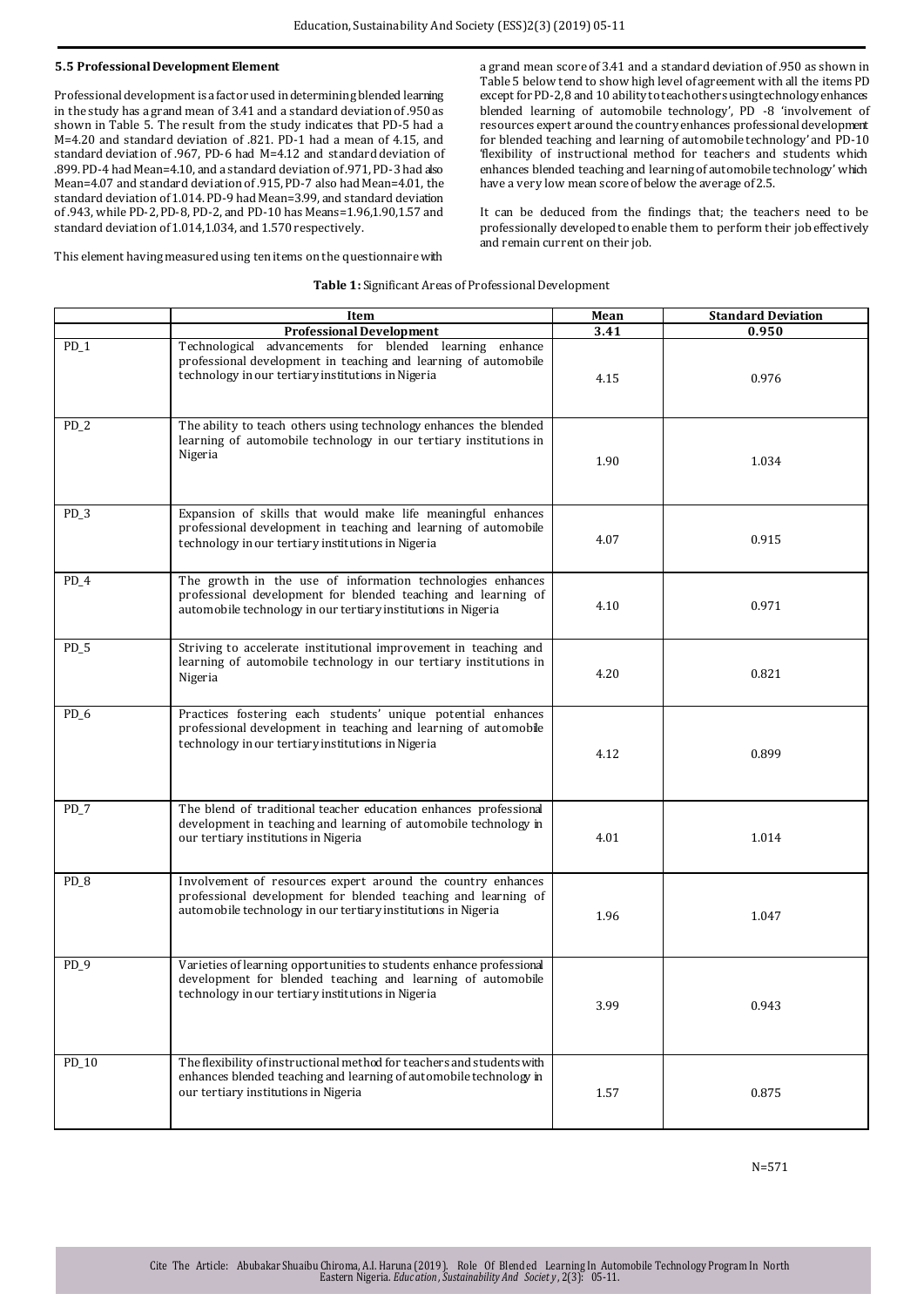#### **5.5 Leadership Element**

Leadership as an element in blended learning framework had a significant role in the framework for the study as the response had a grand Mean=4.06 and standard deviation of 1.003. Furthermore, results of the analysis of leadership element reveal that leadership element which a factor in determining blended learning framework has achieved is an LE-5 Mean =4.31, and a standard deviation of .895, while an LE-1and2 with Mean= 4.04each standard deviation of .957and 1.040 are presented. As presented by a research group of 571 respondents.

Similarly, the analysis presented a result of mean and standard deviation as shown in Table 4.6 below. From the findings, respondents have indicated a high level of agreement with the six items measuring leadership element. However, LE\_3 Mean=3.96 and standard deviation 1.002, LE-4 Mean=3.95, standard deviation .999 'Leadership training

enhance blended teaching and learning of automobile technology' have obtained less level of agreement compared to the rest of the four items provide the needed leadership and the vice-chancellors of the tertiary institutions should be tasked with implementing the blended learning program in their various institutions.

From the findings in table 8, the educational leadership element has been responded to adequately and the response has been positive as shown by the mean and standard deviation, it therefore, underscored the need for educational leadership to facilitate blended learning**.** It is therefore interesting to note that the Educational leadership sprung from the need to navigate changes and adapt to the educational set up by addressing the challenges such as infrastructure, training, improvement, to enhance blended learning in particular and uncertainty in the higher education environment in general. Some of the challenges include the courage to take action when the longer-term way ahead is unclear [11].

## **Table 2:** Significant Areas Leadership Element

|                 | Item                                                                                                                                                  | Mean | <b>Standard Deviation</b> |
|-----------------|-------------------------------------------------------------------------------------------------------------------------------------------------------|------|---------------------------|
|                 | <b>Leadership Element</b>                                                                                                                             | 4.06 | 1.003                     |
| LE 1            | Distributed blended leadership enhances blended teaching and<br>learning of automobile technology in our tertiary institutions in<br>Nigeria          |      | .957                      |
| LE <sub>2</sub> | Ability to sustain improvements in leadership teaching and learning of<br>automobile technology in our tertiary institutions in Nigeria               | 4.04 | 1.040                     |
| LE <sub>3</sub> | Distributed leadership enhances teaching and learning of automobile<br>technology in our tertiary institutions in Nigeria                             | 3.96 | 1.002                     |
| LE_4            | Leadership training enhances blended teaching and learning of<br>automobile technology in our tertiary institutions in Nigeria                        | 3.95 | .999                      |
| LE <sub>5</sub> | The processes of distributing leadership enhance blended teaching and<br>learning of automobile technology in our tertiary institutions in<br>Nigeria | 4.31 | .895                      |
| LE 6            | The provision of infrastructural structures enhances blended<br>leadership in our institutions                                                        | 4.03 | 1.126                     |
|                 |                                                                                                                                                       |      | $N = 571$                 |

It is therefore not surprising to suggested that a capacity to support and develop leaders capable of handling complexity, engaging people in the vision, partnering effectively and leading through change is "not a luxury but a strategic necessity" for today's universities added. Furthermore, the challenges of leadership in tertiary education are beyond the ability to guide but need an ultimate test of a leader. For this reason, the theoretical

#### **5.7 Online Element**

Analysis of data collected reveals that 'online element' which is an integral component of blended learning had a grand Mean= of 2.39 and a standard deviation of 1.253 as shown in table 7. The analysis also presented the following result this includes: OE-8 Mean=2.86 SD1.464, OE-10, Mean=2.73 SD1.401, OE-11 Mean=2.68 SD1.481, OE-2 Mean=2.53 SD 1.278, OE-7Mean 2.46 SD1.323, others include OE-5 and OE-6 with Mean=2.43 each and SD 1.273 and1.255 respectively. Others include OE-4 Mean=2.37 SD1.208, OE-1Mean 2.34, SD 1.244 while OE-3 OE-12and OE-11is said to have Means 2.15 SD 1,138, 2.05 SD 1. responded to. 045 and

framework for the study of educational leadership should follow the ideas of John Adair and his Action-Centered Leadership Model discussed by Middlehurst [12]. A researcher further stated that Middlehurst outlined in John Adair's model, the interlinked foci on achieving the task, building and maintaining the team and developing in the individual key dimensions of leadership applicable to the university environment.

OE-11is said to have the lowest Mean 1.69, SD .929. Indicating that the item least responded to these means that only instrument the respondents tends to show their disagreement with indicators measuring online element. The factor was measured using twelve items on the questionnaire, however, only five out of the twelve items were able to achieve a mean score of 2.5. However the factor lowest responded to was OE-11 that is Online interaction, strengthens students and connectedness for teaching and learning of automobile technology in our tertiary institutions in Nigeria with mean of 1.69 and SD of .929 signifies that it may not be a factor as interaction, strength and students' connectedness all depends on the availability of the online equipment.

| Table 3: Significant Areas Online Element |  |
|-------------------------------------------|--|
|-------------------------------------------|--|

|             | Item                                                                                                                                                                                                              | Mean | <b>Standard Deviation</b> |
|-------------|-------------------------------------------------------------------------------------------------------------------------------------------------------------------------------------------------------------------|------|---------------------------|
|             | <b>Online Element</b>                                                                                                                                                                                             | 2.39 | 1.253                     |
| $OE_1$      | Online instruction addressespedagogical quality in blended learning for<br>teaching and learning of automobile technology in our tertiary<br>institutions in Nigeria                                              | 2.34 | 1.244                     |
| OE_2        | Online instruction can be useful in identifying dangers and benefits of<br>using technology-mediated learning tools for teaching and learning of<br>automobile technology in our tertiary institutions in Nigeria | 2.53 | 1.278                     |
| <b>OE 3</b> | Online technology offers reflective thinking for students during blended<br>learning in our institution for teaching and learning of automobile<br>technology in our tertiary institutions in Nigeria             | 2.15 | 1.138                     |
| OE 4        | Online instruction offers increasing effectiveness and efficiency of<br>learning in the classrooms for teaching and learning of automobile<br>technology in our tertiary institutions in Nigeria                  | 2.37 | 1.208                     |
| OE_5        | The provision of rich online learning environment benefits students<br>positively in teaching and learning of automobile technology in our<br>tertiary institutions in Nigeria                                    | 2.43 | 1.273                     |
| OE_6        | Teachers and students using online spend more time thinking and<br>reflecting on their learning                                                                                                                   | 2.43 | 1.255                     |
| <b>OE 7</b> | Online social connectedness is necessary irrespective of learning                                                                                                                                                 | 2.46 | 1.323                     |

Cite The Article: Abubakar Shualbu Chiroma, A.I. Haruna (2019). Role Of Biended Learning in Automobile Fechnology Program in North<br>Eastern Nigeria. *Education , Sustainability And Society* , 2(3): 05-11.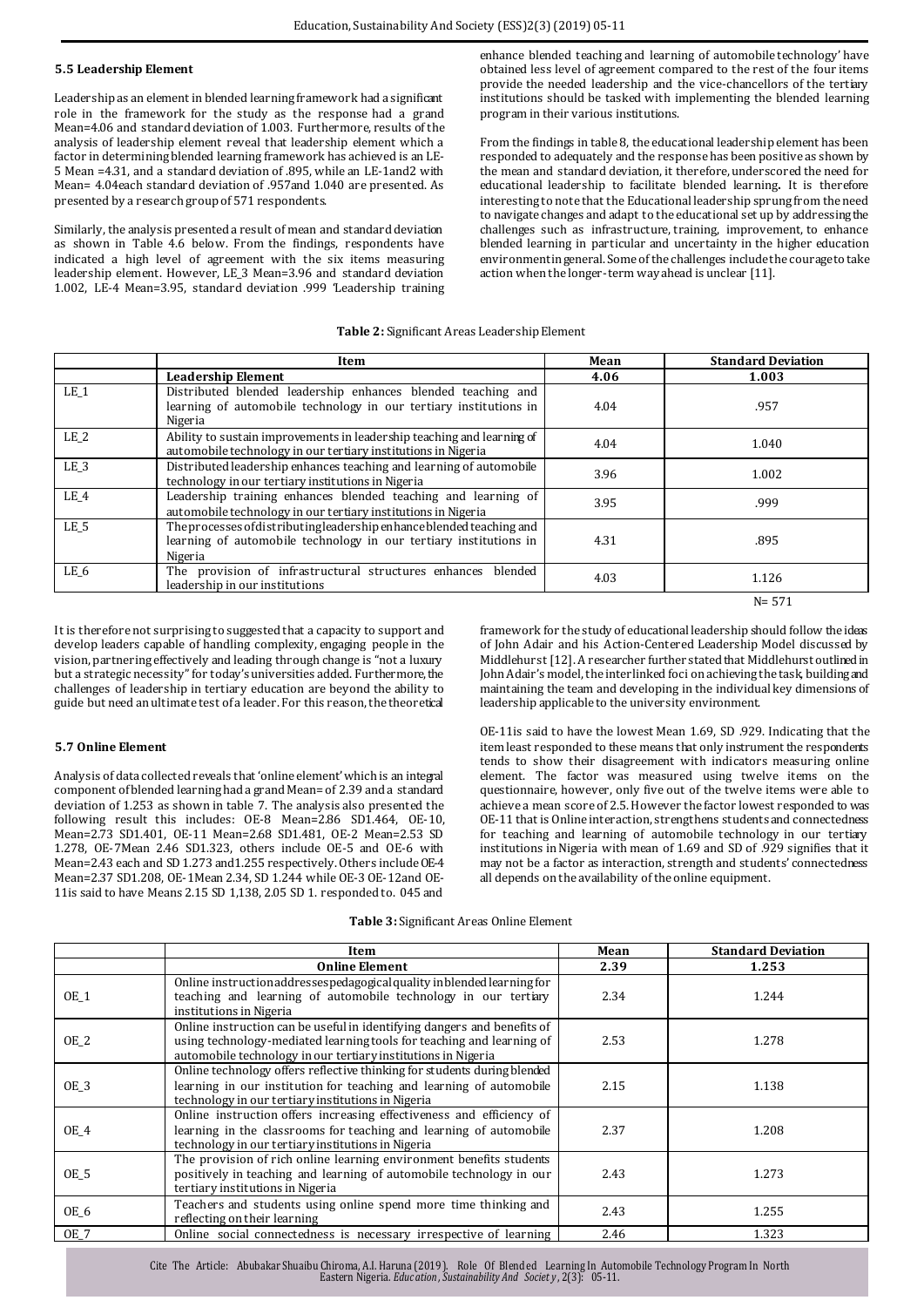|              | modalities in teaching and learning of automobile technology in our<br>tertiary institutions in Nigeria           |      |           |
|--------------|-------------------------------------------------------------------------------------------------------------------|------|-----------|
|              |                                                                                                                   |      |           |
| OE_8         | Online instruction for blended learning presents new opportunities for<br>teaching and learning                   | 2.86 | 1.464     |
|              | Online instruction using technology-mediated instruction enhance                                                  |      |           |
| OE 9         | social connectedness in teaching and learning of automobile technology<br>in our tertiary institutions in Nigeria | 2.73 | 1.401     |
|              | Students using online instruction enjoy teachers support during                                                   |      |           |
| <b>OE 10</b> | teaching and learning of automobile technology in our tertiary<br>institutions in Nigeria                         | 2.68 | 1.481     |
|              | Online interaction strengthens students' connectedness for teaching                                               |      |           |
| <b>OE 11</b> | and learning of automobile technology in our tertiary institutions in                                             | 1.69 | 0.929     |
|              | Nigeria                                                                                                           |      |           |
|              | Online instruction addresses pedagogical quality in blended for                                                   |      |           |
| <b>OE 12</b> | teaching and learning of automobile technology in our tertiary                                                    | 2.05 | 1.045     |
|              | institutions in Nigeria                                                                                           |      |           |
|              |                                                                                                                   |      | $N = 571$ |

#### **5.8 Learning Outcome**

**Table 4:** Significant Areas Learning Outcome

Four measuring items on the questionnaire were used to measure learning outcome. Analysis of the items indicates that all the items have performed tremendously good, as the respondents have agreed with all the items. Learning outcome has a mean value of 4.26 and a standard deviation of .877 as presented in Table 8. In this study learning outcome try to move towards a framework which a group of researchers stated that it develops a classification scheme for evaluating blended learning outcome derived from a variety of blended learning element and fundamental components of the blended learning [13].

It also tries to research into domains such as demonstration (psychomotor), knowledge through analytical skills (cognitive), in collaboration with other instructional pedagogy and human factors (affective) value as illustrated by the developed blended learning framework. The implication of this result is that it provides teachers guidance in implementing blended learning in the classroom. Finally, the study concluded that student perception may be considered very important in teaching and learning automobile technology program, other factors that can improve students' performance (grade) can be considered [14].

|      | Item                                                                                                                            | Mean | <b>Standard</b><br><b>Deviation</b> |
|------|---------------------------------------------------------------------------------------------------------------------------------|------|-------------------------------------|
|      | <b>Learning Outcome</b>                                                                                                         | 4.26 | 0.877                               |
| LO 1 | I will be able to demonstrate the<br>skills I learned from my teachers<br>to others in a way and manner<br>they will understand | 4.31 | 0.877                               |
| LO 2 | The knowledge acquired has<br>molded my analytical skills                                                                       | 4.23 | 0.911                               |
| LO 3 | The knowledge acquired has<br>exposed me to work in<br>collaboration with<br>other<br>colleagues                                | 4.21 | 0.886                               |
| LO 4 | I have the ability to comprehend<br>knowledge acquired from the<br>learning environment                                         | 4.29 | 0.834                               |